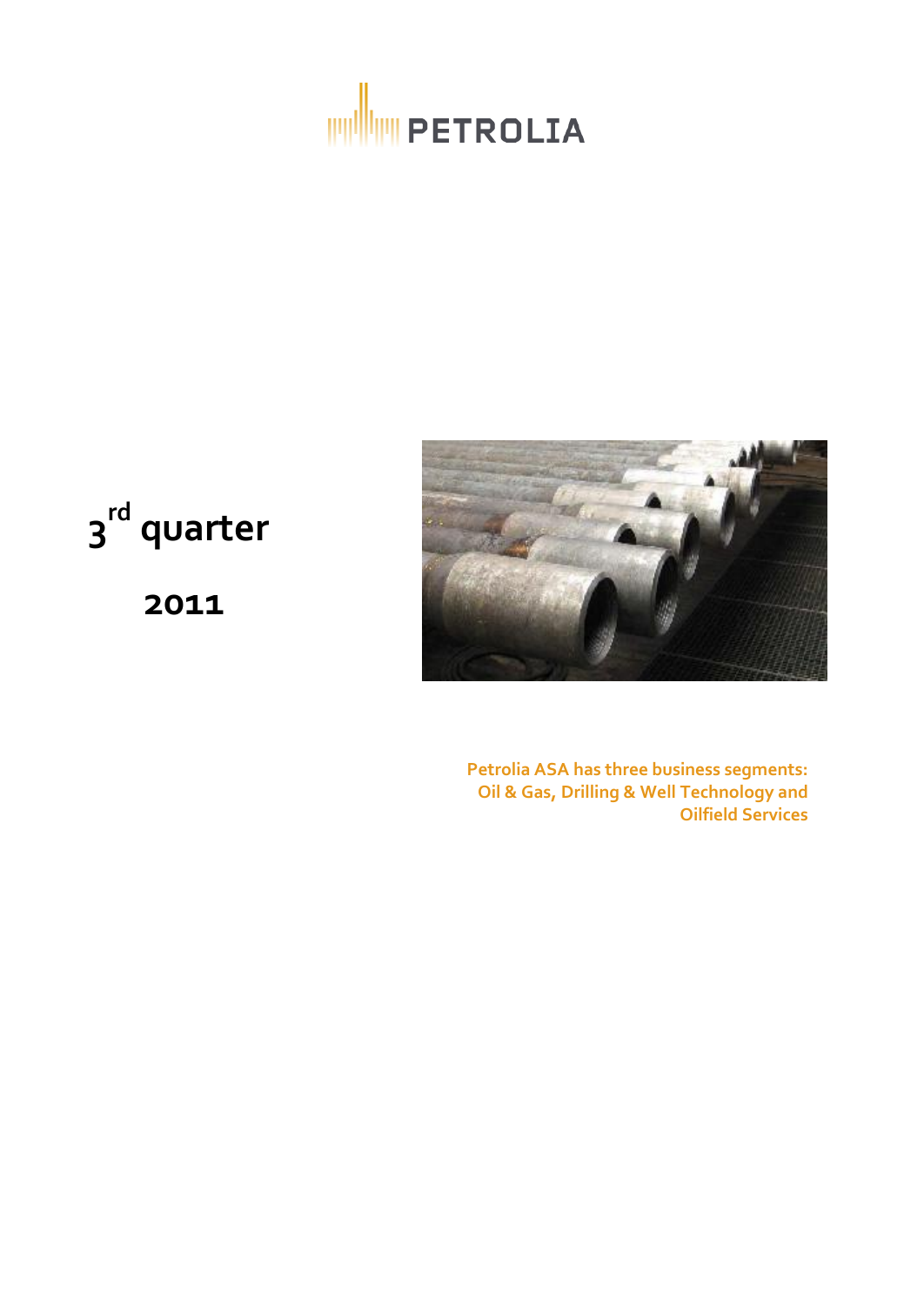## **PETROLIA ASA (PDR) third quarter 2011 preliminary result**

## **Summary of main events**

- Total Comprehensive income was USD -8.6 million in Q3 2011 and USD -9.3 million per Q3 2011
- Revenue was USD 20.1 million in Q3 2011 and USD 63.4 million per Q3 2011
- Operating profit before depreciation and impairment was USD 10.0 million in Q3 and USD 24.7 million per Q3 2011
- Shareholder's Equity per 30.09.2011 was USD 0.59 per share
- On 2 September Petrolia repurchased Bond Loan in an amount of NOK 30 million (at 89 % + accrued interest) bringing the remaining balance down to NOK 344.5 million (due 20 June 2012).
- The Board of Directors resolved on 2 September to issue 15 188 951 new shares in a private placement towards employees and members of the board. Subscription price was set to NOK 0.50, the same price as in the Rights Issue.
- Petrolia ASA entered on 22 September into a letter of intent to acquire (i) two land rigs with associated equipment and (ii) an equipment package from Independent Oil & Resources ASA, the main shareholder in Petrolia ASA, for NOK 74 million. The transaction will be financed by issuing 135 million new shares in Petrolia ASA to Independent Oil & Resources ASA at NOK 0.55 per share and is subject to the approval of the company's extraordinary general meeting.

## **Financial information**

Profit and loss for the first three quarters of 2011 compared to first three quarters of 2010

Activity has been in the Oilfield services division.

Book value of the rental drilling equipment as of 30 September 2011 was USD 80.5 million.

Total revenue was USD 63.4 million compared to USD 56.0 million in 2010.

Operating profit before depreciation was USD 24.7 million compared to USD 20.8 million in 2010.

Operating expenses was USD 38.7 million compared to USD 35.2 in 2010.

Operating loss was USD 9.7 million including USD 30.3 million in depreciation and USD 4.1 million in impairment. Operating loss in 2010 was USD 8.6 million, including USD 29.4 million in depreciation.

Result from Joint Venture was USD 10.1 million compared to USD 24.7 million in 2010. Result from associated company was USD -0.0 million compared to USD -4.0 million in 2010.

Net financial result was USD -14.3 compared to USD -9.8 in 2010. The net result after-tax was USD 7.4 million compared to USD 2.1 in 2010.

Tax assets of USD 21.4 million, which was not recognised as assets as of 31.12.2010, has been recognised as assets and resulted in tax allowance of USD 21.4 million.

The USD/NOK exchange rate has changed from 5.86 as of 31 December 2010 to 5.84 as of 30 September 2011.

Profit and loss for Q3 2011 compared to Q3 2010

Total revenue was USD 20.1 million compared to USD 19.0 million in 2010.

Operating profit before depreciation was USD 10.0 million compared to USD 8.8 million in 2010.

Operating expenses was USD 10.1 million compared to USD 10.2 in 2010.

Operating loss was USD 0.3 million including USD 10.3 million in depreciation. Operating loss in 2010 was USD 0.1 million, including USD 9.0 million in depreciation.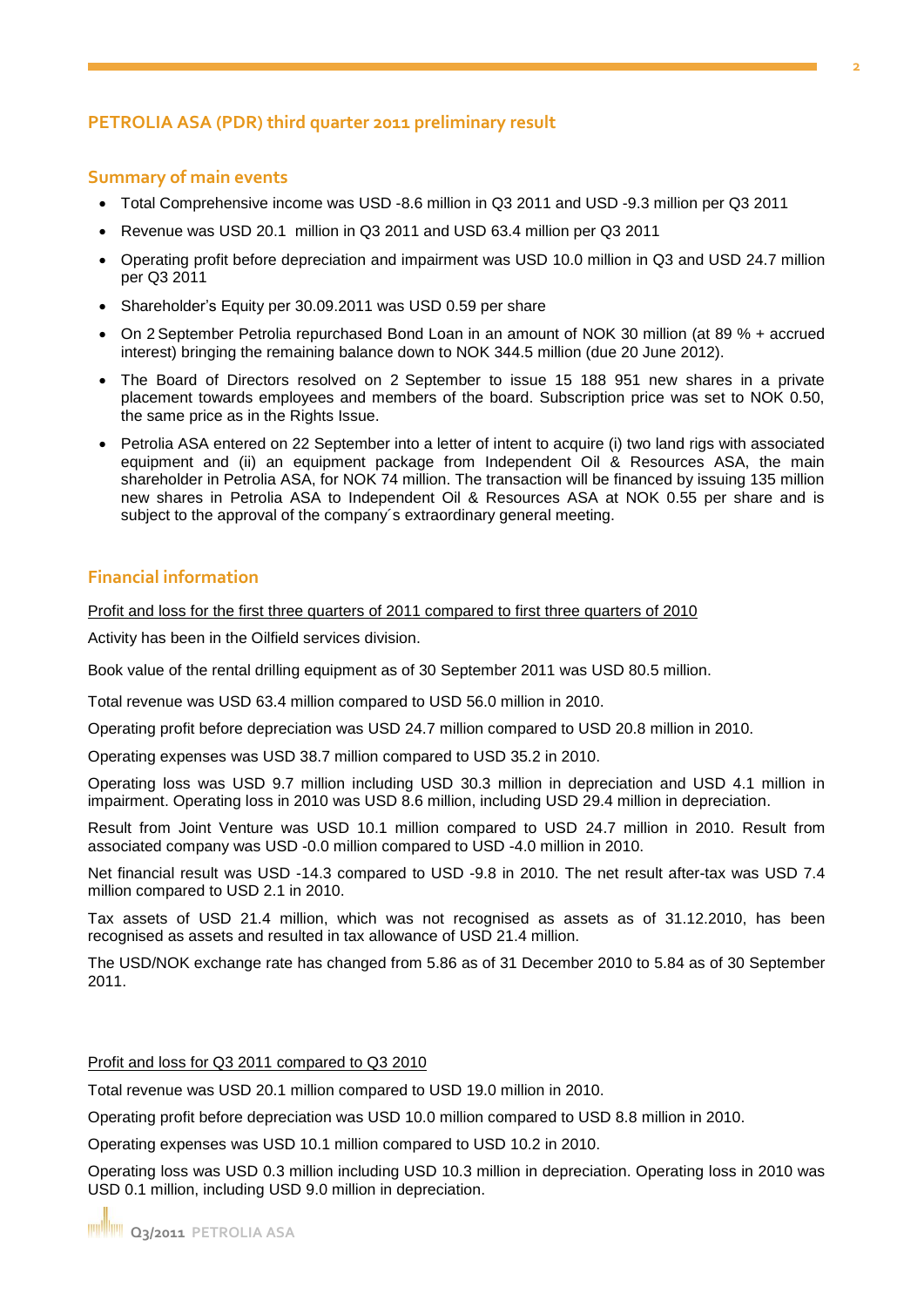Result from Joint Venture was USD 0.0 million compared to USD -5.2 million in 2010. Result from associated company was USD -0.0 million compared to USD -0.6 million in 2010.

Net financial result was USD -0.5 compared to USD -0.5 in 2010. The net result after-tax was USD -0.8 million compared to USD -6.6 in 2010.

#### Cash flow

The cash flow in the first three quarters of 2011 is dominated by investing activities in Q1, primarily the sale of the shares in Deepwater Driller Ltd and the effect of purchasing the remaining 50% of the shares of Venture Drilling AS. In addition the Pemex guarantee for SS Petrolia was terminated in Q3 resulting in a USD 21.2 million reduction of both restricted cash and current liabilities.

Cash flow from operations was USD -20.2 million in 2011 compared to USD 15.2 million in 2010. Cash flow from investments in 2011 was USD 81.7 million compared to USD -7.2 million in 2010. Cash flow from financing activities in 2011 was USD -45.2 million compared to USD -14.9 million in 2010.

Free cash as of 30 September 2011 was USD 48.3 million compared to USD 8.0 million as of 30 September 2010.

#### Statement of financial position

As of 30 September 2011, total assets amounted to USD 213.4 million. Investment in drilling equipment had a book value of USD 80.5 million and total cash was USD 62.0 million.

As per 30 September 2011, net interest bearing bond loans amounted to USD 59.0 million and is recognised as a short term liability as it is due for payment in June 2012. In addition there is a financial leasing facility for rental equipment in the amount of USD 18.6 million.

Total equity was USD 90.1 million as per 30 September 2011, including a minority interest of USD 2.8 million. Book value of equity per share was USD 0.59 as per 30 September 2011, including minority interest of USD 0.02 per share**.** 

#### Share information

As of 30 September 2011, the total number of shares outstanding in Petrolia ASA equalled 151 889 512, each with a par value of NOK 0.04. The company has no outstanding or authorized stock options, warrants or convertible debt. As of 30 September 2011, the company held 525 003 (0.35 per cent) treasury shares.

A private placement towards employees of 15 188 951 new shares was fully subscribed and completed on 2 September 2011. The new share capital was recorded at [www.brreg.no](http://www.brreg.no/) on 19 October 2011 and after this the new number of shares is 167 078 463.

#### **The market and outlook**

The Board of Directors remains cautious towards the general market outlook as the general financial uncertainty still remains higher than normal.

There are positive signs of improvement in the global market conditions. Still, as we have not yet seen the effect on the contractors, we see challenges in the pricing and duration of contracts.

In line with the mandate from the general meeting in June 2011, the process of relocating the registered head-office from Norway to Cyprus is on-going.

#### **Related party transactions**

Petrolia ASA entered on 22 September into a letter of intent to acquire (i) two land rigs with associated equipment and (ii) an equipment package from Independent Oil & Resources ASA, the main shareholder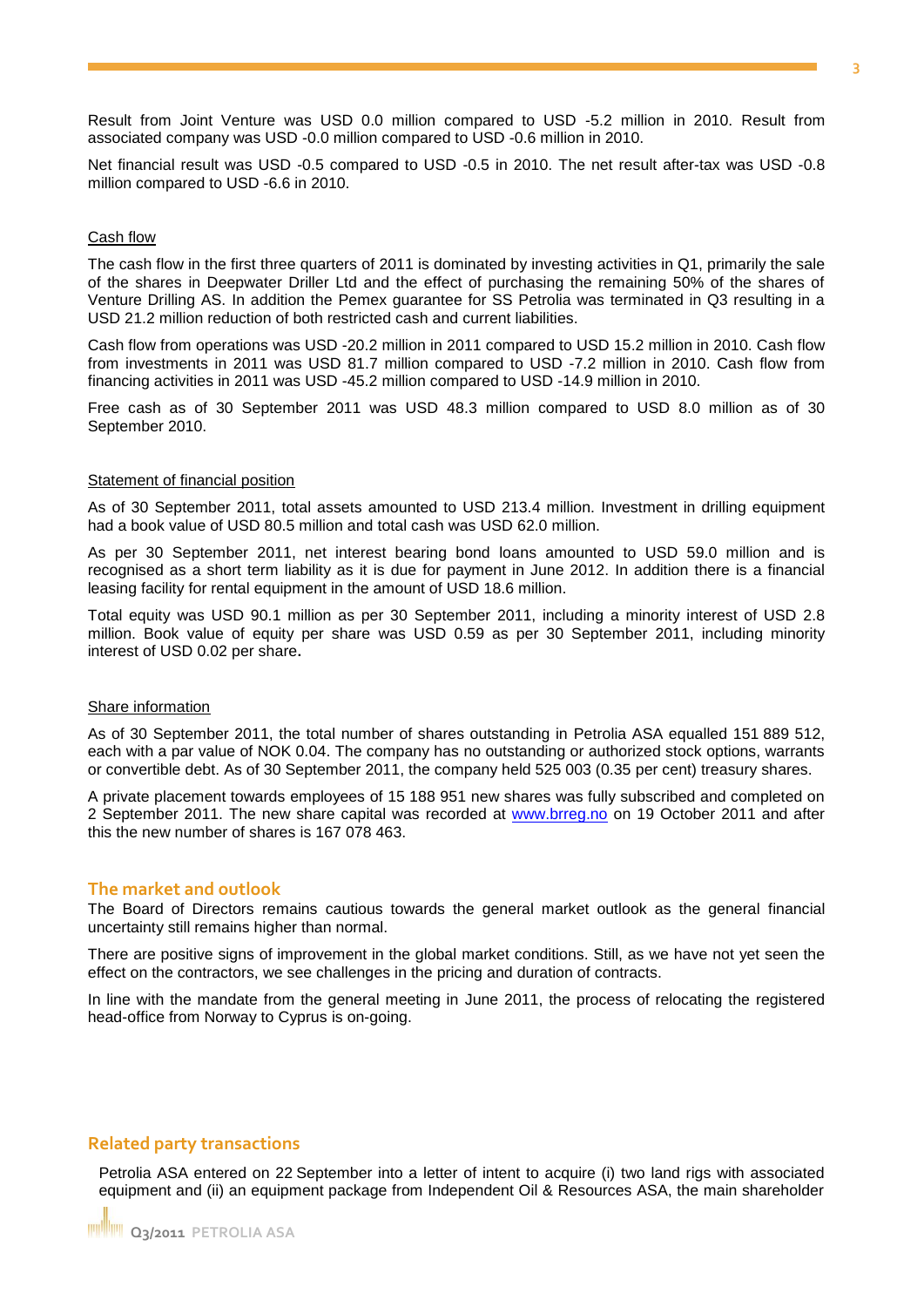in Petrolia ASA, for NOK 74 million. The transaction will be financed by issuing 135 million new shares in Petrolia ASA to Independent Oil & Resources ASA at NOK 0.55 per share and is subject to the approval of the company´s extraordinary general meeting.

## **About the company**

#### Oil & Gas division:

**Petrolia Norway AS** has been incorporated as an oil company focusing on the Norwegian Continental Shelf (NCS). The company are currently in a process being prequalified as licence owner in the NCS

#### Oilfield Service division:

**Petrolia Services AS**, a 100 per cent owned subsidiary of Petrolia ASA provides oilfield services worldwide. Rental of test tubing, drill pipe and associated handling and auxiliary equipment and casing/tubular running services are the main services provided.

#### Drilling and Well Technology division:

**Venture Drilling AS** is now a 100% subsidiary and is now working on renting out or selling off out remaining equipment in addition to financial investments activities within the company.

## **Key risks and uncertainty**

Petrolia ASA has a bond loan with a remaining balance of NOK 344.5 million which is due on 20 June 2012. On 21 November, Petrolia ASA bought back NOK 139 500 000 of outstanding bond at 95% + accrued interest. Following the completion of the buyback NOK 344.5 million of Bonds remain outstanding (of which Petrolia ASA owns 139 500 000).

The activities and assets of the group are primarily in USD, including significant cash deposits. There is thus a significant currency risk regarding the USD/NOK exchange rate.

The Estate of PetroMENA ASA (51 % owned by Petrolia) is, through a writ of summons ("stevning"), seeking to invalidate an equipment purchase on 13 November 2008 whereby Petrolia Services AS purchased drilling equipment for USD 34.7 million from PetroMENA ASA. Petrolia dismisses the claim.

The court case is postponed, and will most likely start during fall 2012.

Petrolia ASA received on 2 November 2011, the decision from the Office of the City Recorder in Oslo (Oslo Byfogdembete) in the case where Petrojack ASA, its bankruptcy estate claimed up to NOK 32.9 million related to Petrolia Services AS' (Petrolia ASA's 100% owned subsidiary) purchase of certain drilling equipment from Petrojack ASA in 2009. The bankruptcy estate asserted to have a claw back claim related to the transferred equipment. Petrolia ASA dismissed the reasons for the claim, ref Stock Exchange notice dated 10 March 2011. The Office of the City Recorder in Oslo has ruled in favour of Petrojack ASA, its bankruptcy estate for NOK 18 million, approximately half of their claim.

Petrolia Services AS has filed a claim of USD 8.5 million against the Estate of PetroMENA ASA. There is an uncertainty regarding any dividends so no dividend is included in the accounts.

## **Board of Directors, Petrolia ASA, 23 November 2011**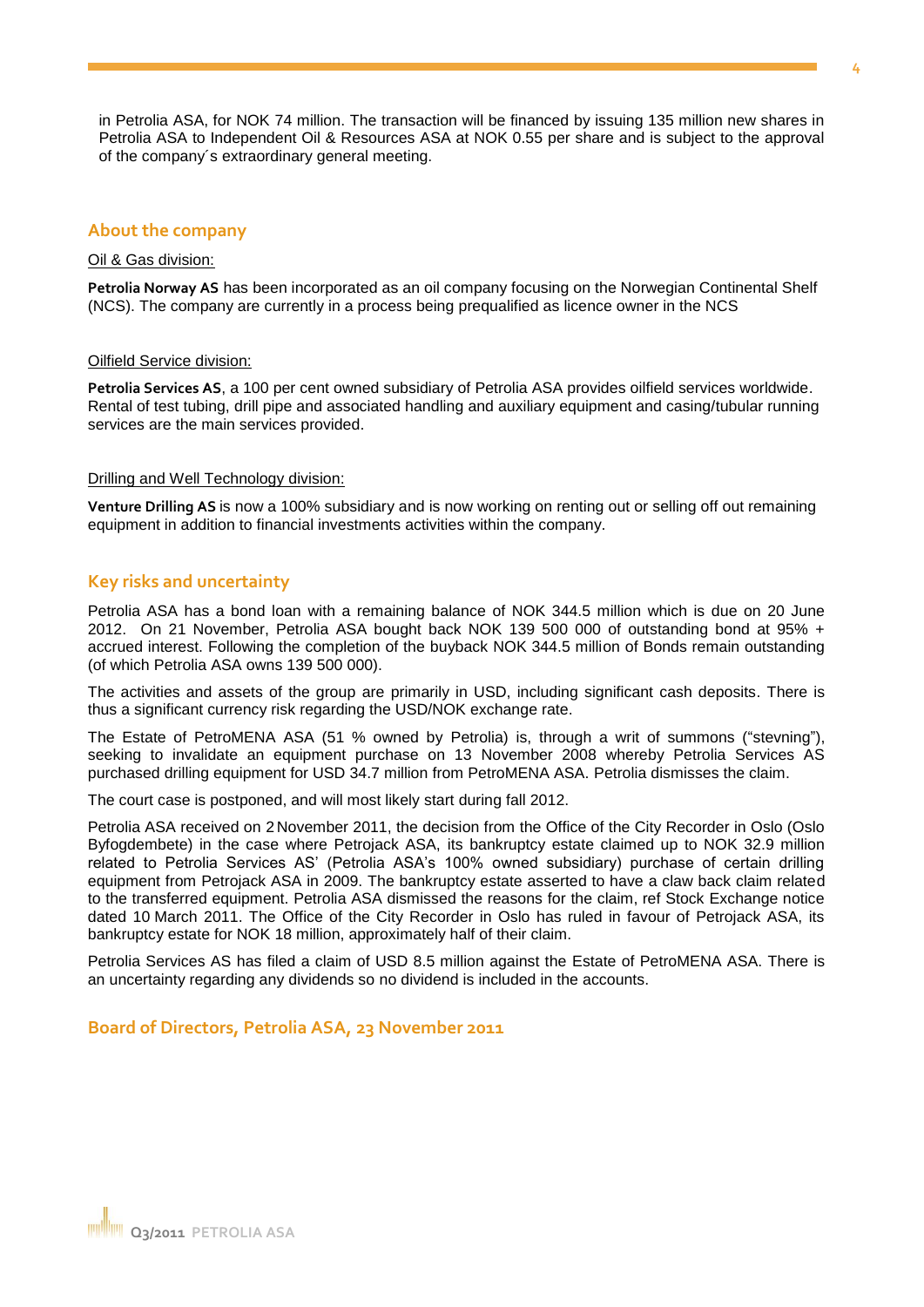# **Financial report third quarter 2011 – preliminary**

#### **Consolidated Statement of Comprehensive Income**

| All figures in USD (1000)               |             |                 |                |                 |
|-----------------------------------------|-------------|-----------------|----------------|-----------------|
|                                         | Q3 2011     | <b>YTD 2011</b> | <b>Q3 2010</b> | <b>YTD 2010</b> |
| Operating revenues                      | 20 098      | 63 358          | 19 047         | 56 005          |
| Operating expenses                      | 10 129      | 38 691          | 10 214         | 35 248          |
| Operating profit before depreciation    | 9 9 6 8     | 24 667          | 8833           | 20757           |
| Depreciation                            | 10 274      | 30 27 2         | 8968           | 29 3 9 3        |
| Impairment                              |             | 4 1 1 5         | 0              | 0               |
| <b>Operating profit (loss-)</b>         | $-306$      | $-9721$         | $-134$         | $-8635$         |
| Result from joint venture               | $\Omega$    | 10 10 6         | $-5190$        | 24 688          |
| Result from associated companies        | -4          | -9              | $-592$         | $-3992$         |
| Net financial income/expenses(-)        | $-462$      | $-14326$        | $-452$         | $-9820$         |
| Profit before income tax                | $-771$      | $-13949$        | $-6368$        | 2 2 4 1         |
| Tax                                     | 0           | $-21379$        | 215            | 176             |
| Profit for the year                     | $-771$      | 7430            | $-6583$        | 2065            |
|                                         |             |                 |                |                 |
| Other comprehensive income              |             |                 |                |                 |
| Currency translation differences        | $-7813$     | $-16754$        | 1513           | -76             |
| Total other comprehensive income        | 7813        | $-16754$        | 1513           | $-76$           |
| Total comprehensive income for the year | $-8,584$    | $-9325$         | $-5070$        | 1989            |
|                                         |             |                 |                |                 |
| Number of shares                        | 151 889 512 | 151 889 512     | 101 259 675    | 101 259 265     |
| Earnings per share, basic               | $-0.01$     | 0.05            | $-0.07$        | 0.02            |

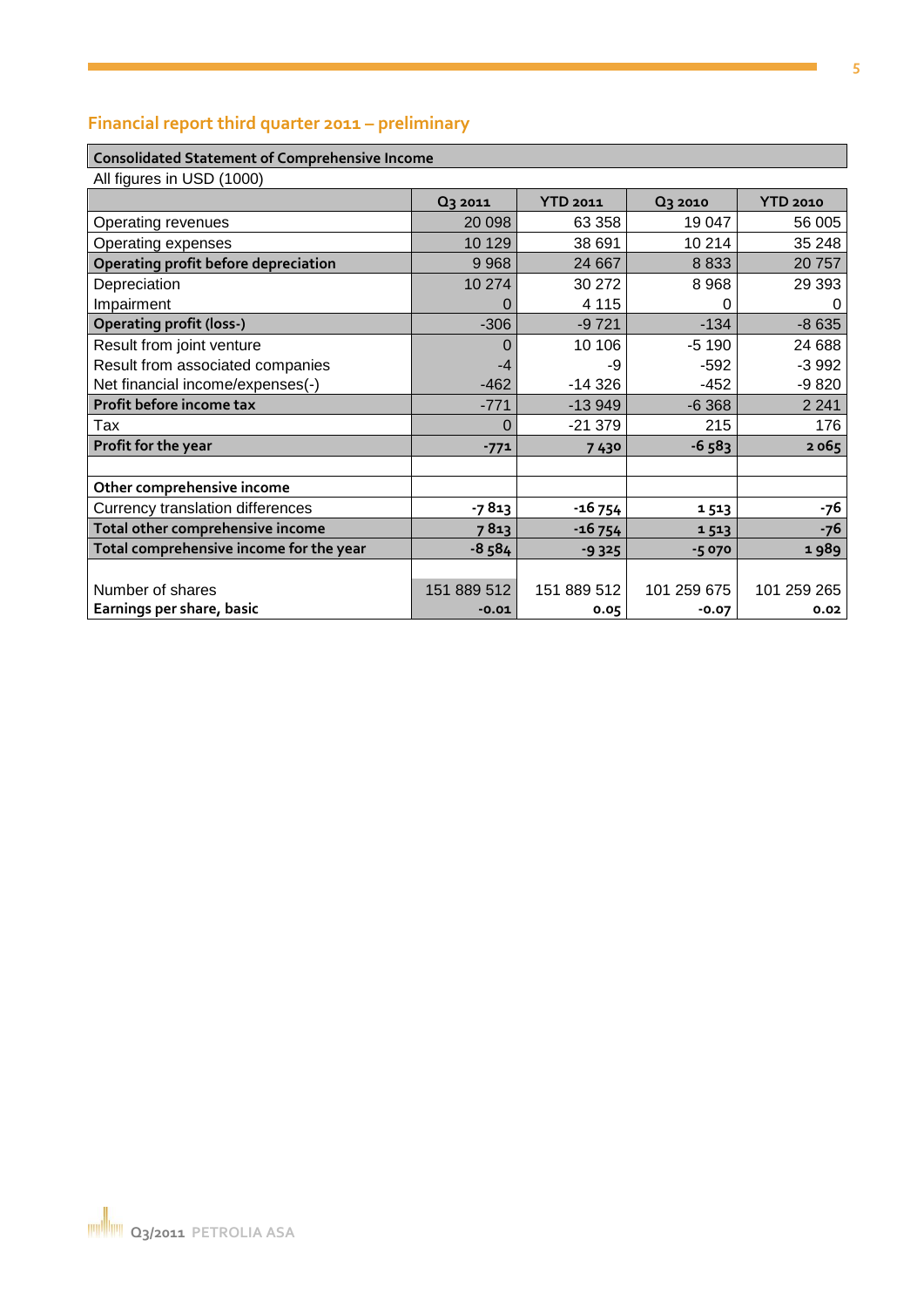### **Condensed Consolidated Statement of Financial Position**

All figures in USD (1000)

|                                               |            | Audited    |
|-----------------------------------------------|------------|------------|
| <b>Assets</b>                                 | 30.09.2011 | 31.12.2010 |
| Drilling equipment and other equipment        | 80 4 85    | 86 761     |
| Land and buildings                            | 1 7 7 8    | 2 2 4 5    |
| Investments in joint venture                  | O          | 65 658     |
| Investments in associates                     | 6028       | 2674       |
| Non-current assets held for sale              | 0          | 34 500     |
| Other financial fixed assets                  | 7851       | 6          |
| <b>Total non-current assets</b>               | 96 142     | 191 844    |
| Inventory                                     | 1 0 6 1    | 1 1 2 1    |
| Trade- and other current receivables          | 45 636     | 22 949     |
| Financial asset at fair value through p&l     | 8486       | 0          |
| Other liquid assets                           | 15         | 16         |
| Free cash                                     | 48 272     | 16 053     |
| Restricted cash                               | 13746      | 29 6 9 6   |
| Total current assets                          | 117 216    | 69835      |
| <b>Total assets</b>                           | 213 359    | 261679     |
|                                               |            |            |
| <b>Equity and liabilities</b>                 | 30.09.2011 | 31.12.2010 |
| Share capital                                 | 1 1 1 8    | 93 5 68    |
| <b>Treasury shares</b>                        | -4         | $-2153$    |
| Share premium fund                            | 49 033     | 45 232     |
| Other equity                                  | 37 178     | $-44253$   |
| Majority interest                             | 87 325     | 92 3 94    |
| Minority interest                             | 2769       | 2 8 5 4    |
| <b>Total equity</b>                           | 90 094     | 95 248     |
| Bond loan                                     | 0          | 68 391     |
| Retirement benefit obligations                | 277        | 307        |
| Other long-term liabilities                   | 9604       | 15 5 82    |
| <b>Total non-current liabilities</b>          | 9881       | 84 208     |
| Short-term portion of non-current liabilities | 67973      | 27915      |
| Accounts payable                              | 18 062     | 16 545     |
| Payable tax                                   | 3 1 2 0    | $-293$     |
| Other current liabilities                     | 24 2 29    | 37 984     |
| <b>Total current liabilities</b>              | 113 384    | 82 151     |
| <b>Total liabilities</b>                      | 123 265    | 166 431    |
| <b>Total equity and liabilities</b>           | 213 358    | 261679     |
| Book equity per share (end of period shares)  | 0.59       | 0.94       |
| Equity ratio                                  | 41 %       | 35 %       |

Par value of the shares has been reduced from NOK 5.00 to NOK 0.04 effective from 5 March 2011 when the change was recorded at [www.brreg.no.](http://www.brreg.no/) The transaction does not affect total equity. Share capital and treasury shares are reduced while other equity increases.

Total cash is USD 62.0 million. Restricted cash includes USD 8.5 million on a Bond Loan interest security account, USD 3.0 million in escrow connected to the sale of the shares of Deepwater Driller Ltd and USD 2.2 million in escrow connected to sale of disputed equipment. Restricted cash and Other current liabilities are reduced with USD 21.2 million regarding the guarantee to Pemex regarding SS Petrolia. Now that the guarantee is terminated, this cash has been released in favour of PetroMena Ltd (Cyprus).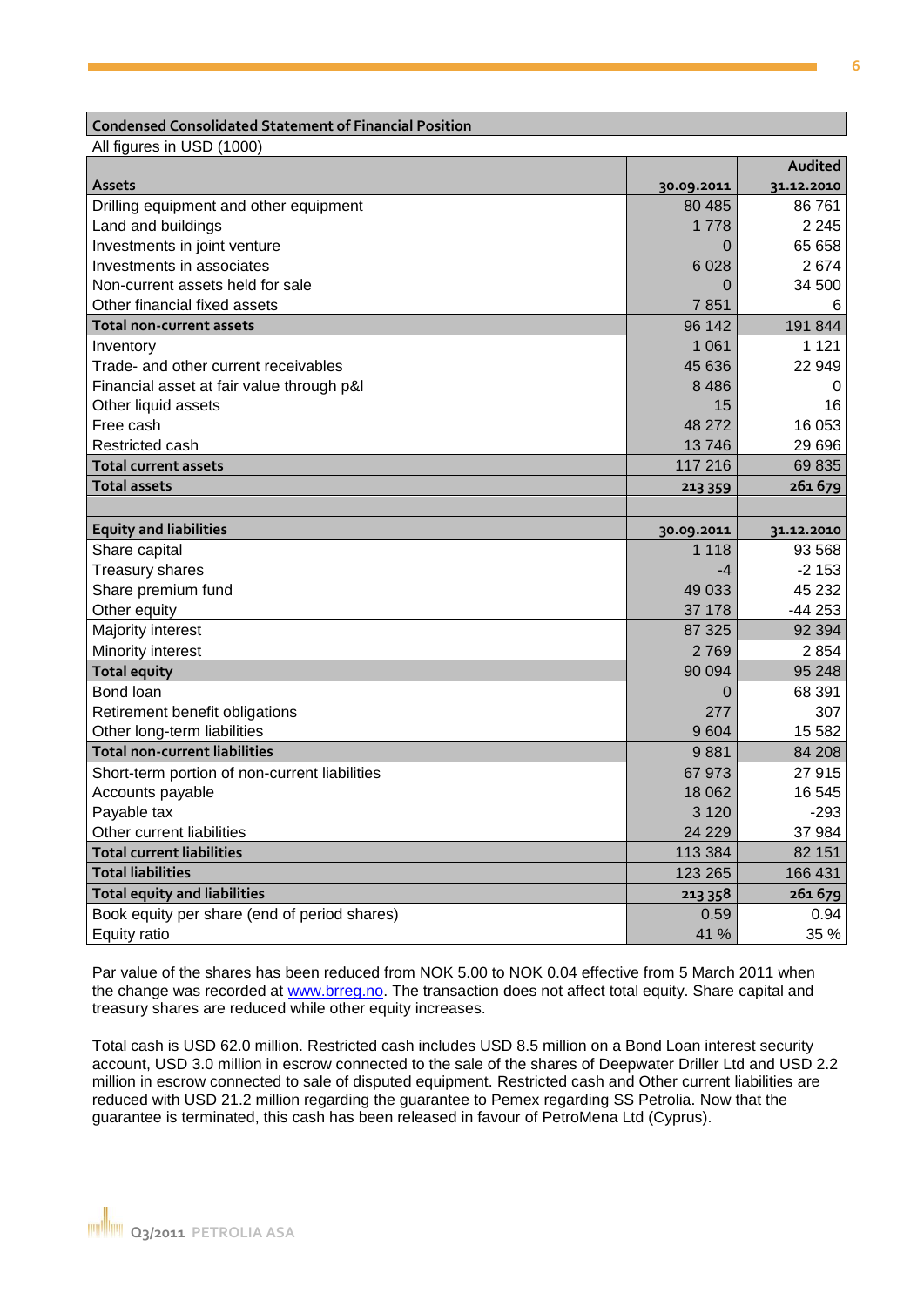### **Condensed Consolidated Statement of changes in Equity**

All figures in USD (1000)

|                                                    | <b>YTD 2011</b> | <b>YTD 2010</b> |
|----------------------------------------------------|-----------------|-----------------|
|                                                    |                 |                 |
| Equity period start 01.01                          | 95 248          | 179 040         |
| Total equity from shareholders in the period       | 4 1 7 1         | $\Omega$        |
| Total comprehensive income/loss (-) for the period | $-9325$         | 1989            |
| Total change of equity in the period               | $-5154$         | 1989            |
|                                                    |                 |                 |
| Equity at period end 30.09                         | 90 094          | 181029          |

| <b>Condensed Consolidated Cash Flow Statement</b> |          |                 |          |                 |
|---------------------------------------------------|----------|-----------------|----------|-----------------|
| All figures in USD (1000)                         |          |                 |          |                 |
|                                                   | Q3 2011  | <b>YTD 2011</b> | Q3 2010  | <b>YTD 2010</b> |
|                                                   |          |                 |          |                 |
| Net cash flow from operating activities           | $-20434$ | $-20241$        | 5673     | 15 169          |
| Net cash flow from investing activities           | $-12209$ | 81 669          | $-1.164$ | $-7166$         |
| Net cash flow from financing activities           | $-9712$  | $-45159$        | $-9053$  | $-14887$        |
|                                                   |          |                 |          |                 |
| Net change in cash and cash equivalents           | -42 355  | 16 269          | $-4544$  | $-6884$         |
| Cash and cash equivalents at beginning of period  | 104 373  | 45 749          | 48 153   | 49 616          |
| Exchange gain/loss (-)on cash and cash            |          |                 |          |                 |
| equivalents                                       |          |                 | -399     | 478             |
| Cash and cash equivalents at period end           | 62 018   | 62 018          | 43210    | 43210           |

The investment activities include several large transactions in Q1 2011.

Net effect from Venture Drilling AS transactions is USD 86.8 million and include received dividend of USD 31 million, share purchase of USD -34 million and consolidating cash of USD 89.8 million into the group accounts.

All shares in Deepwater Driller Ltd have been sold and USD 34.5 million has been received.

Other investment activities in Q1 2011 are: equipment investments of USD 2.5 million, receipts from equipment sales of USD 2.0 million, investment in associates of USD 0.6 million and investment in other shares of USD 4.0 million.

In Q2 investment activities include USD 10.9 million in purchase of rental equipment, USD 2.7 million investments in associates and USD 8.7 million in other shares.

In Q2 financing activities include USD 2.2 million in leasing instalments, USD 3.0 million in bond interests, USD 21.1 million in scheduled bond repayment and USD 4.1 million in additional bond repayment.

In Q3 investment activities include USD 7.7 million in purchase of rental equipment and USD 4.7 million in investments other shares.

In Q3 financing activities include USD 2.0 in leasing instalments, USD 2.1 million in bond interests and USD 5.6 million in bond repayment.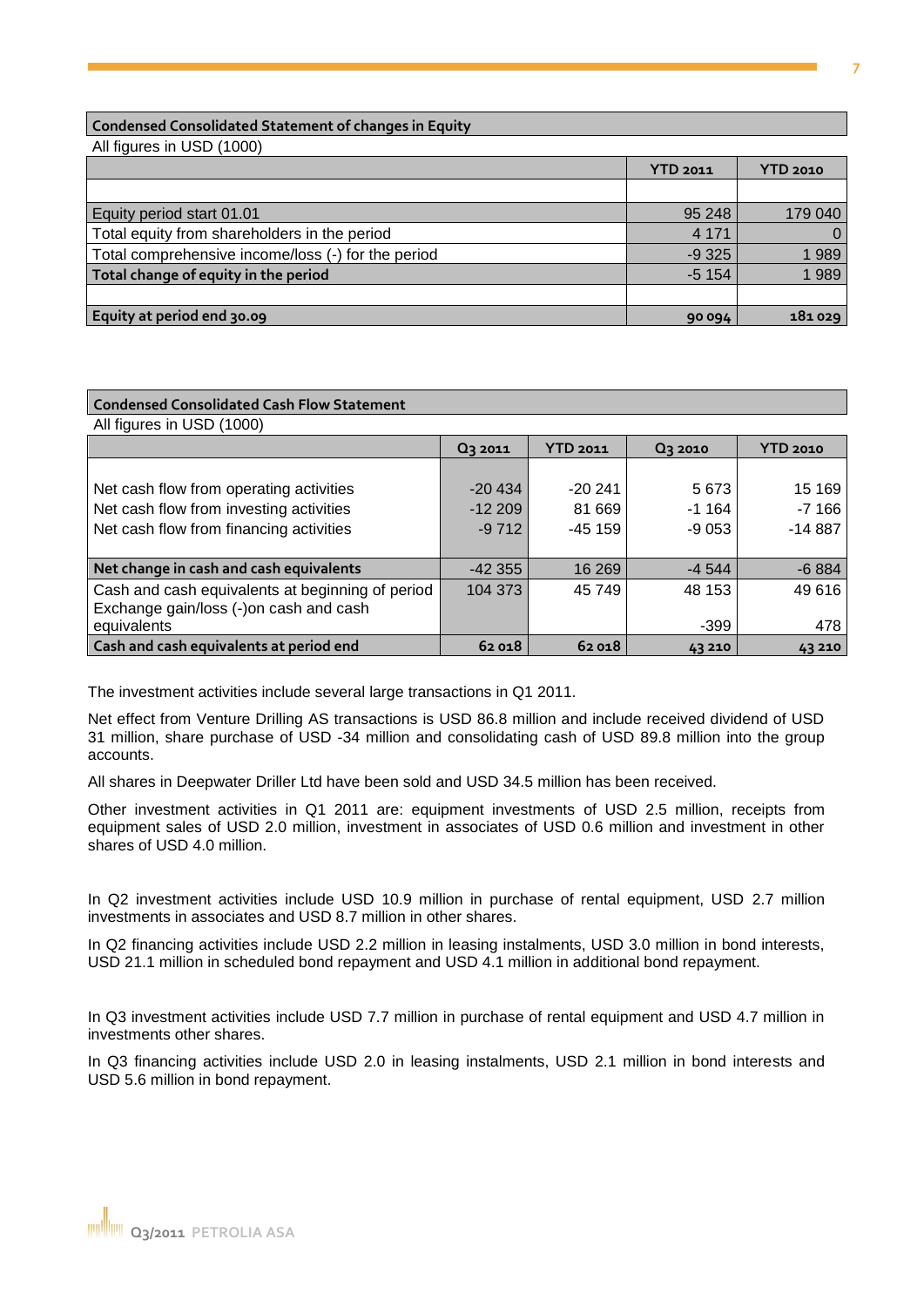## **Notes to the unaudited condensed consolidated figures:**

## Note 1 Applied accounting principles

This third quarter report is prepared according to the International Financial Reporting Standards (IFRS as adopted by the EU) and the appurtenant standard for quarterly reporting (IAS 34). The quarterly accounts are based on the current IFRS standards and interpretations and was approved by the Board 23 November 2011 at 16:00 hours.

This third quarter report is prepared according to the same principles as the most recent annual financial statements, but does not include all the information and disclosures required in the annual financial statements. Consequently, this report should be read in conjunction with the latest annual report for the Company (2010). Changes in standards and interpretations may result in other figures.

The same accounting principles and methods for calculation which were applied in the latest annual report (2010) have been applied in the preparation of this interim report. The Company's accounting principles are described in detail in its annual report for 2010 available at the Company's homepage [www.petrolia.no.](http://www.petrolia.no/)

The consolidated accounts are based on historical cost, with the exception of items required to be reported at fair value.

## Note 2 Tangible fixed assets

The table below outlines the development of tangible fixed assets as of 30 September 2011:

|                                                | Drilling- and | <b>Land and</b> | <b>Total</b> |
|------------------------------------------------|---------------|-----------------|--------------|
|                                                | other         | buildings       |              |
| All figures in USD (1000)                      | equipment     |                 |              |
| Balance at 1 Jan 2011                          | 86761         | 2 2 4 5         | 89 006       |
| Acquisition cost:                              |               |                 |              |
| Acquisition cost at 1 Jan 2011                 | 233 787       | 2464            | 236 251      |
| Purchased tangibles in Q1, Q2 and Q3 2011      | 21 082        | 11              | 21 093       |
| <b>Consolidation Venture Drilling AS</b>       | 14 202        | 0               | 14 202       |
| Disposal in Q1, Q2 and Q3 2011                 | $-18192$      | 0               | $-18192$     |
| Acquisition cost at 30 September 2011          | 250 879       | 2 4 7 5         | 253 354      |
| Depreciation/impairment:                       |               |                 |              |
| Balance at 1 January 2011                      | 147 026       | 220             | 147 246      |
| Depreciation in Q1, Q2 and Q3 2011             | 30 272        | 381             | 30 653       |
| Impairment in Q1, Q2 and Q3 2011               | 4 1 1 5       |                 | 4 1 1 5      |
| <b>Consolidating Venture Drilling AS</b>       | 1978          | 0               | 1978         |
| Disposal of depreciation in Q1, Q2 and Q3 2011 | $-6278$       | 0               | $-6278$      |
| Disposal of impairment in Q1, Q2 and Q3 2011   | $-5103$       | 0               | $-5103$      |
| Balance at 30 September 2011                   | 172 010       | 601             | 172 611      |
| <b>Translation differences</b>                 | 1615          | -96             | 1519         |
| Carrying amount:                               |               |                 |              |
| Balance at 30 September 2011                   | 80 4 84       | 1 7 7 8         | 82 263       |
| <b>Residual value</b>                          |               |                 |              |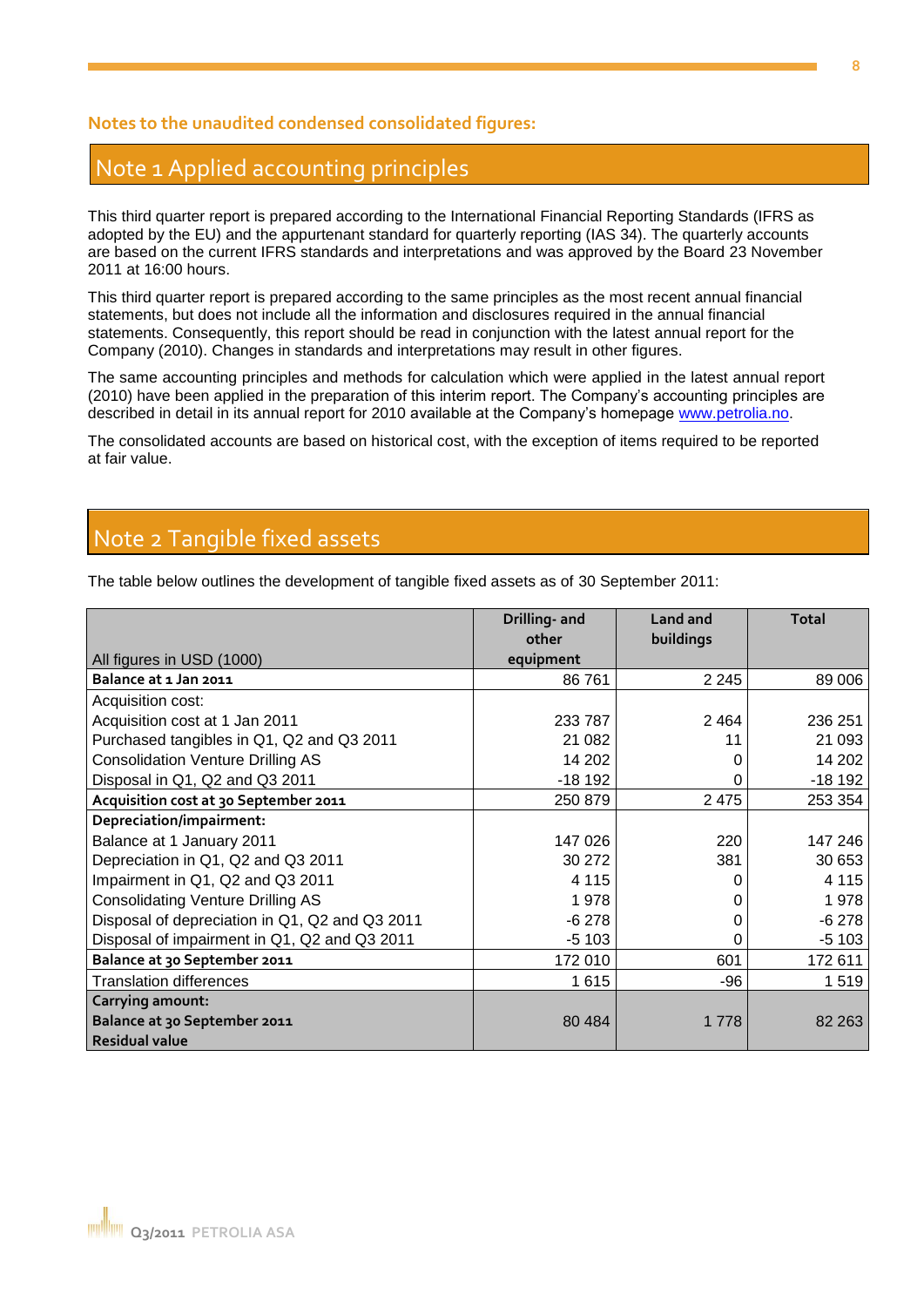# Note 3 Investments in associates

| All figures in USD (1000)<br>Investments in associates | <b>Petroresources</b><br>Ltd |
|--------------------------------------------------------|------------------------------|
| Shareholding                                           | 43.78%                       |
| <b>Business address</b>                                | Limassol, Cyprus             |
|                                                        |                              |
| Balance 1 January 2011                                 | 2674                         |
| Investments                                            | 3 3 6 4                      |
| Share of result                                        | -9                           |
| Balance at 30 September 2011                           | 6028                         |

Petroresources Ltd. has economic interests in a well in North Africa that was spudded in August 2011.

## Note 4 Segment Information

The oil & gas segment are in a process to be prequalified for the Norwegian Continental Shelf and expects to be prequalified by the end of 2011. In addition an agreement was made on the  $16<sup>th</sup>$  of August with Det norske oljeselskap ASA (Detnor) to acquire 10% of the license PL 356 Ulvetanna. The agreement is subject to Petrolia Norway AS (997 015 231) being prequalified by the authorities.

Activities driving the financial statements remain primarily in the oilfield services segment while the two other segments are updating their strategies and seeking opportunities.

# Note 5 Legal disputes

The claw-back claims from the estates of PetroMENA ASA remain open and the court case is postponed, and will most likely start during fall 2012.

Petrolia ASA received on 2 November 2011, the decision from the Office of the City Recorder in Oslo (Oslo Byfogdembete) in the case where Petrojack ASA, its bankruptcy estate claimed up to NOK 32.9 million related to Petrolia Services AS' purchase of certain drilling equipment from Petrojack ASA in 2009. Petrolia ASA dismissed the reasons for the claim, ref Stock Exchange notice dated 10 March 2011. The Office of the City Recorder in Oslo has ruled in favour of Petrojack ASA, its bankruptcy estate for NOK 18 million, approximately half of their claim.

Total contingent liability is NOK 278 million and Petrolia reject the claims.

## Note 6 Events after the balance sheet date

Petrolia ASA announced on 3 October a possible merger of the oil department of Independent Oilfield Rentals (IOR) Ltd. The Independent oil department has both production and exploration license interests in the Middle East and North Africa (MENA). The estimated merger value of Independent`s oil department is between USD 10 -50 mill, depending on the future political and operational situation in the MENA area.